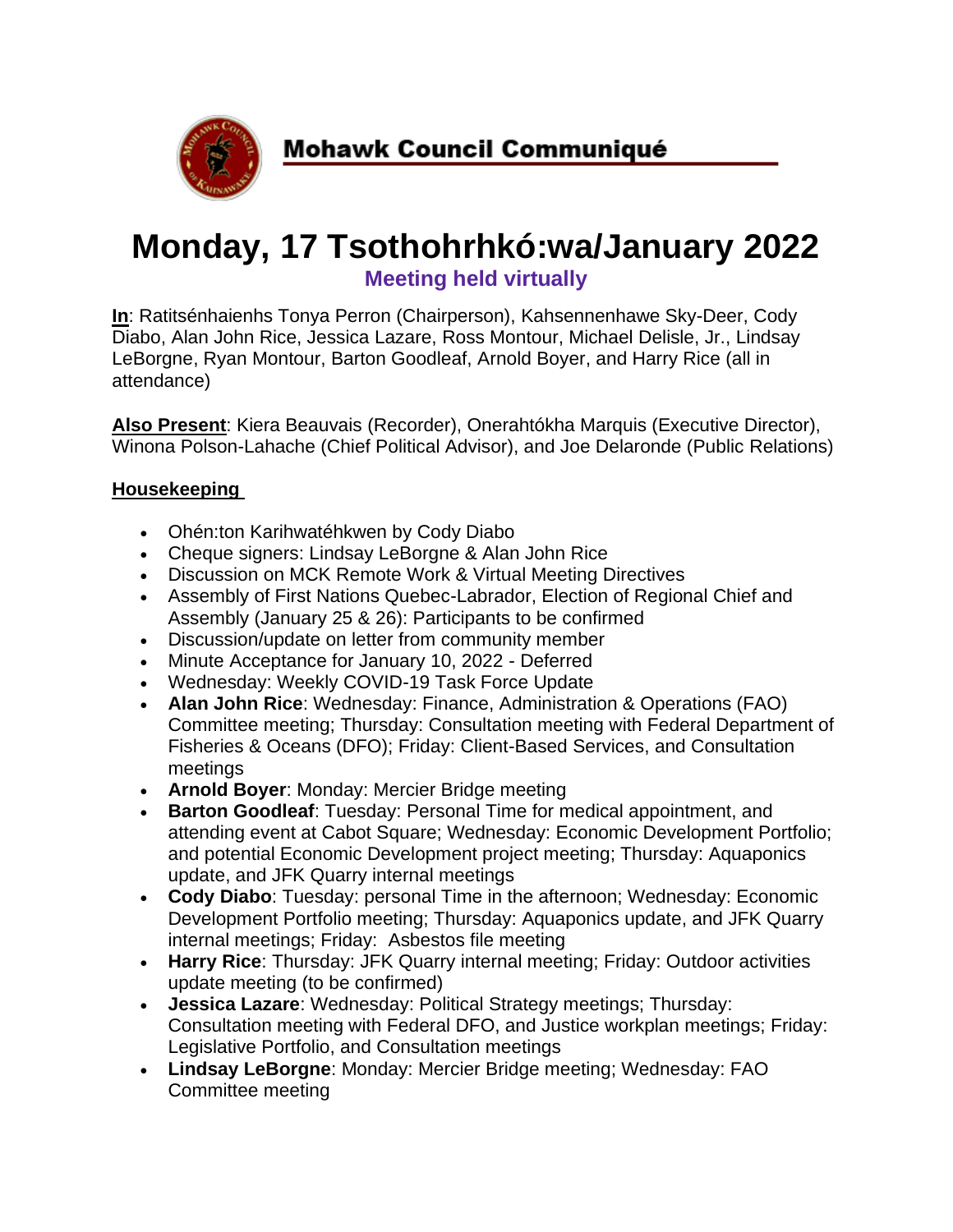- **Mike Delisle, Jr.**: Monday: Mercier Bridge meeting; Tuesday: Gaming Working Group meeting; Wednesday: Revenue Working group, Kahnawà:ke Gaming Commission, Economic Development Portfolio meeting; Thursday: introductory meeting with Provincial Minister of Finance, Economic Development potential project, and Kahnawà:ke Economic Relief Measures (KERM) Fund meetings; Friday: BEDF meeting
- **Ross Montour**: Tuesday: Gaming Working Group meeting; Wednesday: Archaeology, and Economic Portfolio meetings; Thursday: meeting with CEO of Montreal Port Authority, Mohawk Online Board of Directors, Consultation meeting with Federal DFO, JFK internal, and KERM Fund meetings; Friday: prep for upcoming meeting with U.S. Customs, and Consultation meeting
- **Ryan Montour**: Wednesday: meeting with MCK Inspectors, COVID-19 Task Force, and *Kahnawà:ke Animal Control Law* review meetings; Thursday: Housing proposal meeting; Friday: Alcoholic Beverages Control Board meeting
- **Tonya Perron**: Wednesday: Strategic Discussions scheduling, and FAO Committee meetings: Thursday: Kahnawà:ke Legislative working group, Justice Workplan, Legislative Portfolio, and Cannabis meetings
- **Kahsennenhawe Sky-Deer**: Tuesday: Gaming Working Group meeting; Wednesday: Strategic Discussions scheduling, 'Rencontre Kahnawà:ke', and Hyrdo Hertel meetings; Thursday: Mohawk Online Board of Directors meeting, introductory meeting with Provincial Minister of Finance, meeting with CEO of Montreal Port Authority, and KERM Fund meeting; Friday: prep for upcoming meeting with U.S. Customs; BEDF, Deloitte, Grand Chief updating session, and Iroquois Caucus Grand Chiefs meetings (to be confirmed)

## **Agenda Items**

#### **Mohawk Council Resolution: Extension of State of Emergency**

*Presence of Lloyd Phillips. Portfolio Chief: Ryan Montour.* In response to the continuing effects of the COVID-19 "fifth wave" on Kahnawa'kehró:non and on health and safety services in Kahnawà:ke, Commissioner of Public Safety Lloyd Phillips recommended an extension of the current State of Emergency for a further 30-day period, to expire on February 20, 2022. The State of Emergency can be renewed on a monthly basis. (Details included in press release dated Monday, January 17th). **Passed, with Cody Diabo and Lindsay LeBorgne objecting**

## **Council Updates**

- Cody Diabo updated on the Asbestos file
- Onerahtókha
- Marquis provided updates on financial matters (with assistance from Alex Beaupré); also updated on developments regarding Multi-Use Building project, which will be added to the upcoming Strategic Session schedule; and updated on the Kahnawà:ke Business Complex
- Discussion with Lloyd Phillips (with presence of Justus Polson-Lahache) on pandemic matters, including concerns/requests submitted by community